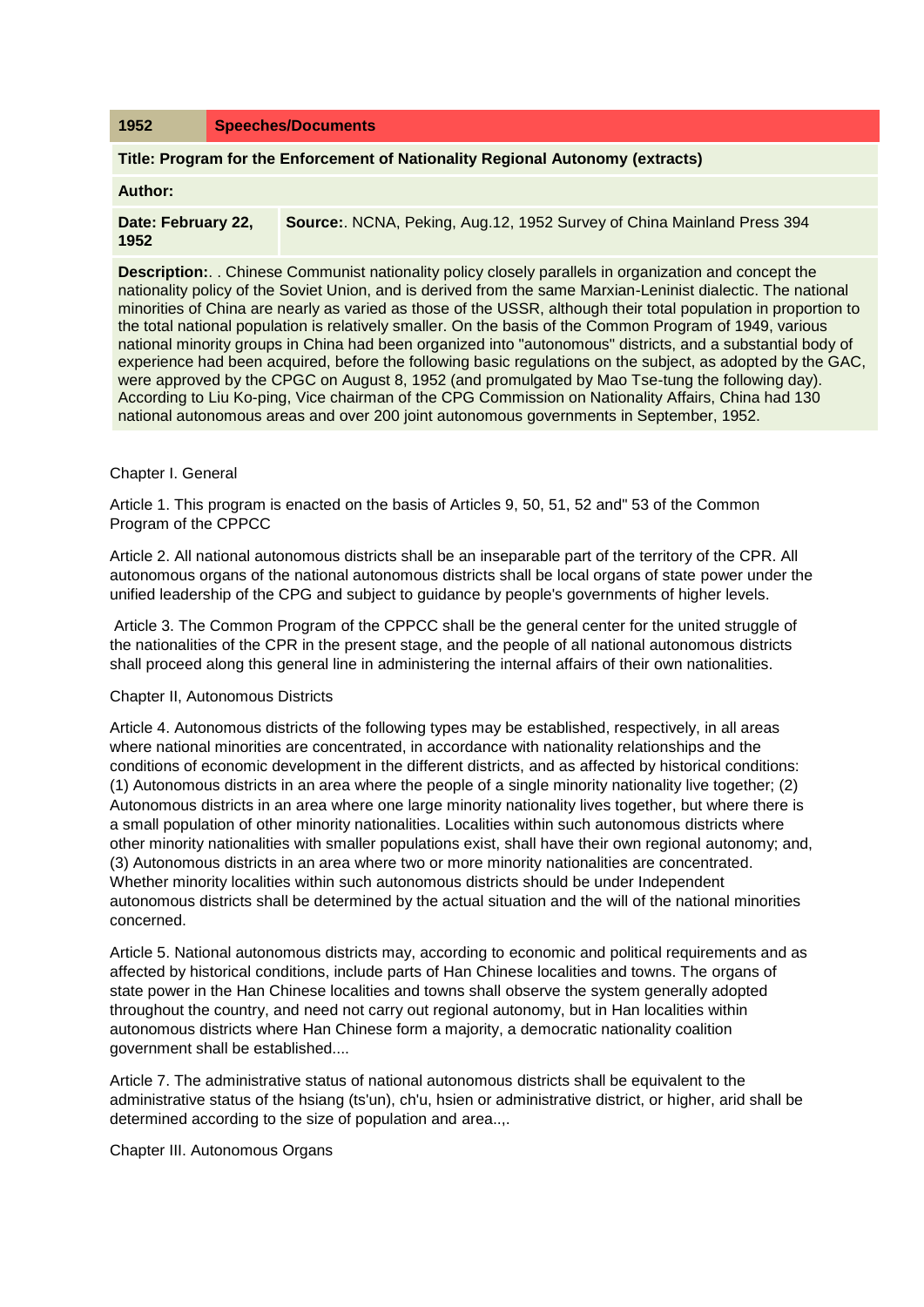Article 10. All autonomous organs of national autonomous districts shall be the organs of state power within national autonomous districts.

Article 11. The autonomous organs of national autonomous districts shall be established according to the basic principles of democratic centralism and the system of people's congresses.

Article 12. People's governments of national autonomous districts shall be formed principally of personnel of national minorities under regional autonomy, and shall include appropriate numbers of personnel of other national minorities and Han Chinese residing in the autonomous district.

Article 13. Except in special cases, the administrative relations of the autonomous organs of the national autonomous districts shall be determined by the administrative status of the autonomous district in question.

Chapter IV. Rights of Autonomy

Articles 14-24

Article 15. The autonomous organs of national autonomous districts may adopt the national language commonly used in the autonomous districts as the principal instrument to exercise their authority but. in exercising authority among national minorities not using such language, should adopt the language of the national minorities in question at the same time.

Article 16. The autonomous organs of national autonomous districts may adopt their own national language, both spoken and written, for the development of the cultural and educational work of national minorities . . .

Article 18. Internal reform of national autonomous districts shall be carried out according to the will of the majority of people of national minorities and the leaders having close ties with the people.

Article 19. Under the unified financial system of the state, the autonomous organs of national autonomous districts may, according to the power concerning financial matters of the national autonomous districts as defined by the Central People's Government and governments of superior levels, administer the finance of their own districts . . .

Article 23. Within the scope defined by the laws of the Central Peoples Government and of governments of superior levels and according to their prescribed rights, the autonomous organs of national autonomous districts may enact their own independent laws and regulations and report them step-by-step to the peoples governments of two levels above for approval . . .

Chapter V. Nationality Relations in Autonomous Districts

Articles 25-29

Chapter VI. Guiding Principles for People's Governments of Higher Levels

Article 30. People's governments of higher levels shall respect the autonomous rights of the national autonomous districts and assist in their implementation.

Article 31. People's governments of higher levels shall adequately estimate the characteristics and concrete circumstances of the current stage of development of the national autonomous districts so as to insure that their instructions and orders to such districts shall be in accordance with the general direction of the Common Program of the CPPCC and with these characteristics....

Article 33. The people's governments of superior levels shall introduce, by appropriate means, advanced experience and conditions of political, economic and cultural construction to the people of autonomous districts . . .